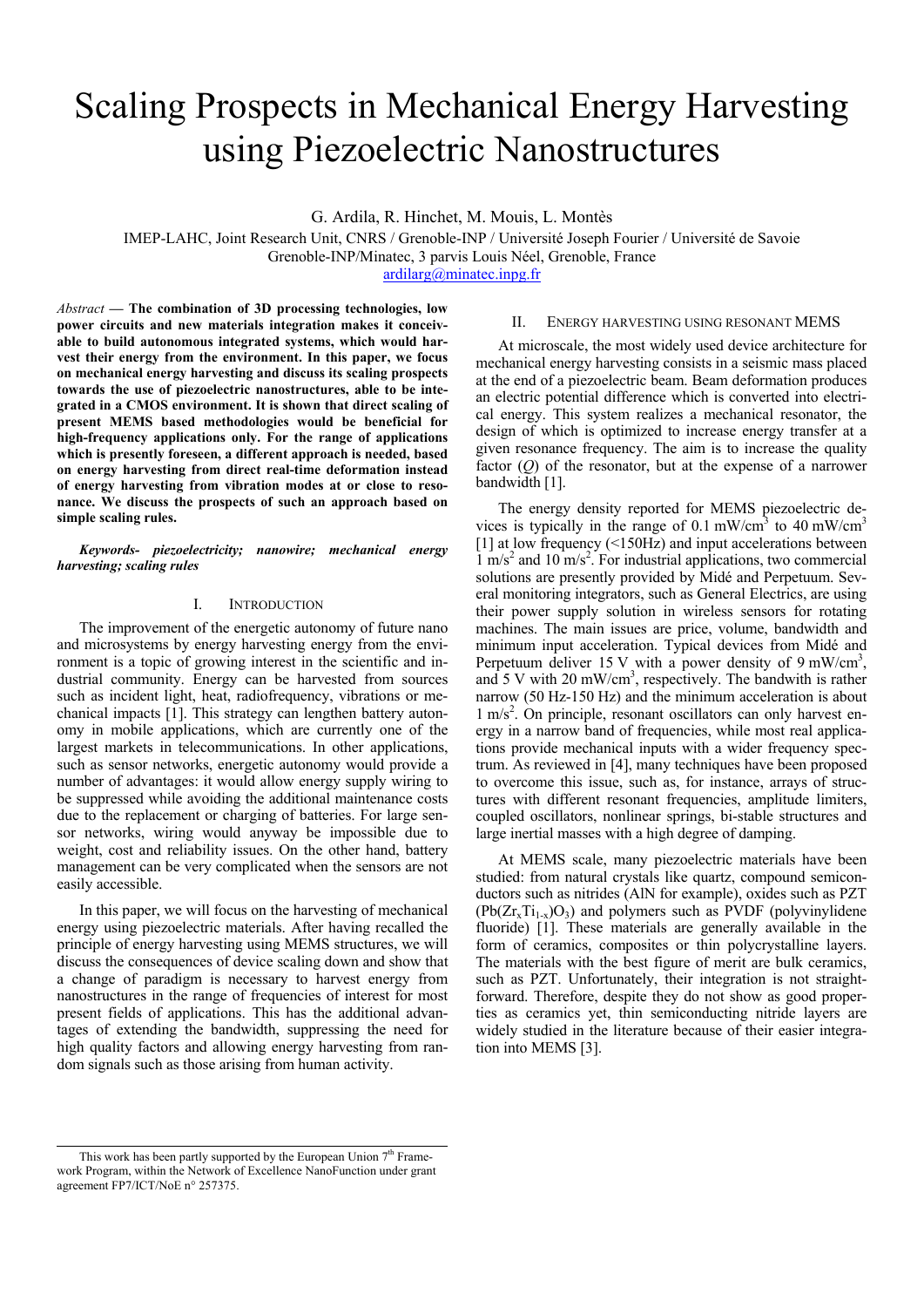# III. ENERGY HARVESTING USING PIEZOELECTRIC NANOSTRUCTURES

#### *A. Piezolectric nanomaterials*

Presently, the piezoelectric materials which are mostly studied at nanoscale are ZnO [\[5\],](#page-3-0) PVDF [\[6\],](#page-3-0) GaN [\[7\]](#page-3-0) and PZT [\[8\]](#page-3-0), ZnO being the material of choice for most investigations. As shown in table 1, which displays reported values of the  $d_{33}$ coefficient (longitudinal, along c-axis), most of these materials have their piezoelectric properties improved at nanoscale. This is an advantage if used in sensors or energy harvesting systems.

TABLE I. PIEZOELECTRIC COEFFICIENT D33 IN NANOSTRUCTURED MATERIALS COMPARED TO BULK

| <b>Material</b> | $d_{33}$ [pm/V]                   |                             |                        |  |
|-----------------|-----------------------------------|-----------------------------|------------------------|--|
|                 | <b>Theoretical</b><br>(nanoscale) | Experimental<br>(nanoscale) | Experimental<br>(bulk) |  |
| <b>PVDF</b>     | N/A                               | $-38[6]$                    | $-25$                  |  |
| <b>PZT</b>      | N/A                               | 101 [8]                     | 650                    |  |
| ZnO             | 168.2 [7]                         | $14 - 26.7$ [5]             | 9.93                   |  |
| GaN             | 65.8 [7]                          | 12.8 [9]                    | 1.86                   |  |

# *B. Scaling down of resonant devices towards nanometer scale*

For this study, we used cylindrical nanowires of length *L* and diameter *D* as model nanostructures. Their resonance frequency (*f*) can be evaluated from cantilever mechanics as:

$$
f = \frac{D}{8\pi L^2} \sqrt{\frac{3E}{\rho}}
$$
 (1)

where *E* is the Young's modulus and  $\rho$  is the mass density [\[10\]](#page-3-0). The effect of scaling is displayed in Fig. 1. Reducing the diameter decreases the resonance frequency linearly, while reducing the length or reducing the general size (diameter and length in the same proportion) induces a sharp increase of the resonance frequency.



Figure 1. Effect of the reduction of size on the resonance frequency of a cantilever. The reference device  $(\alpha=1)$  is a 50 nm wide, 1 µm long NW.

For a typical 50nm wide, 1µm long GaN nanowire (NW) (reference device, with  $\alpha$ =1 in Fig. 1), the resonance frequency is found close to 20 MHz. In this calculation, we used recent evaluations of the Young modulus and mass density, obtained from direct measurement using an AFM probe, with values of

44 GPa and  $6.15 \text{ kg/m}^3$  respectively [\[11\]\)](#page-3-0). Such a resonance frequency is too high for most present applications of mechanical energy harvesting, for which the range of frequencies of use is below 200Hz from human body and some structures and around a few kilohertz from machines vibrations) [\[1\].](#page-3-0)

The energy provided by a single NW being very small (typically 10 to 20 pW for a reference ZnO NW [\[12\]\)](#page-3-0), energy harvesting systems must be based on an ensemble of NWs. It is interesting to evaluate how the resonance frequency would change in such a case. The modelled structure is depicted in Fig. 2 where vertical NWs are connected to a seismic mass. This kind of structures has been proposed in [\[13\]](#page-3-0) and further realised, without considering any resonance effect, in [\[14\]](#page-3-0).



Figure 2. Side view and top view of the elementary cell simulated to calculate the resonance frequency of an array of vertical NWs connected by a seismic mass. The NWs are considered as fully clamped to a solid substrate at their bottom. The seismic mass is supposed to be made of tungsten.

Simulations based on the Finite Element Method were used to calculate the influence on the resonance frequency of such parameters as the area of the array, the density of NWs (number of NWs per unit area) and the value of the seismic mass. Calculations were performed for ZnO. It was found that the simulation of a 1  $\mu$ m<sup>2</sup> area was sufficient to represent the response of larger devices. Our reference structure consisted of a  $100 \text{ NW}/\mu\text{m}^2$  array with 1  $\mu$ m long NWs and a 1  $\mu$ m thick seismic mass. This density corresponds to 50 nm wide NWs spaced by 50 nm. As shown in Fig. 3, the resonance frequency can be decreased by increasing the thickness of the seismic mass or by reducing the density of NWs. However, it seems difficult to reach resonance frequencies lower than several kHz. A resonance frequency of 6 kHz was obtained for a density of  $4 \text{ NWs}/\mu\text{m}^2$  and 100  $\mu\text{m}$  thick seismic mass. While it effectively increases output power, arranging NWs into resonant arrays should not provide a large design margin in terms of resonance frequency.



Figure 3. Resonance frequency of the structure as a function of (a) thickness of the seismic mass and (b) number of NWs per  $\mu$ m<sup>2</sup>.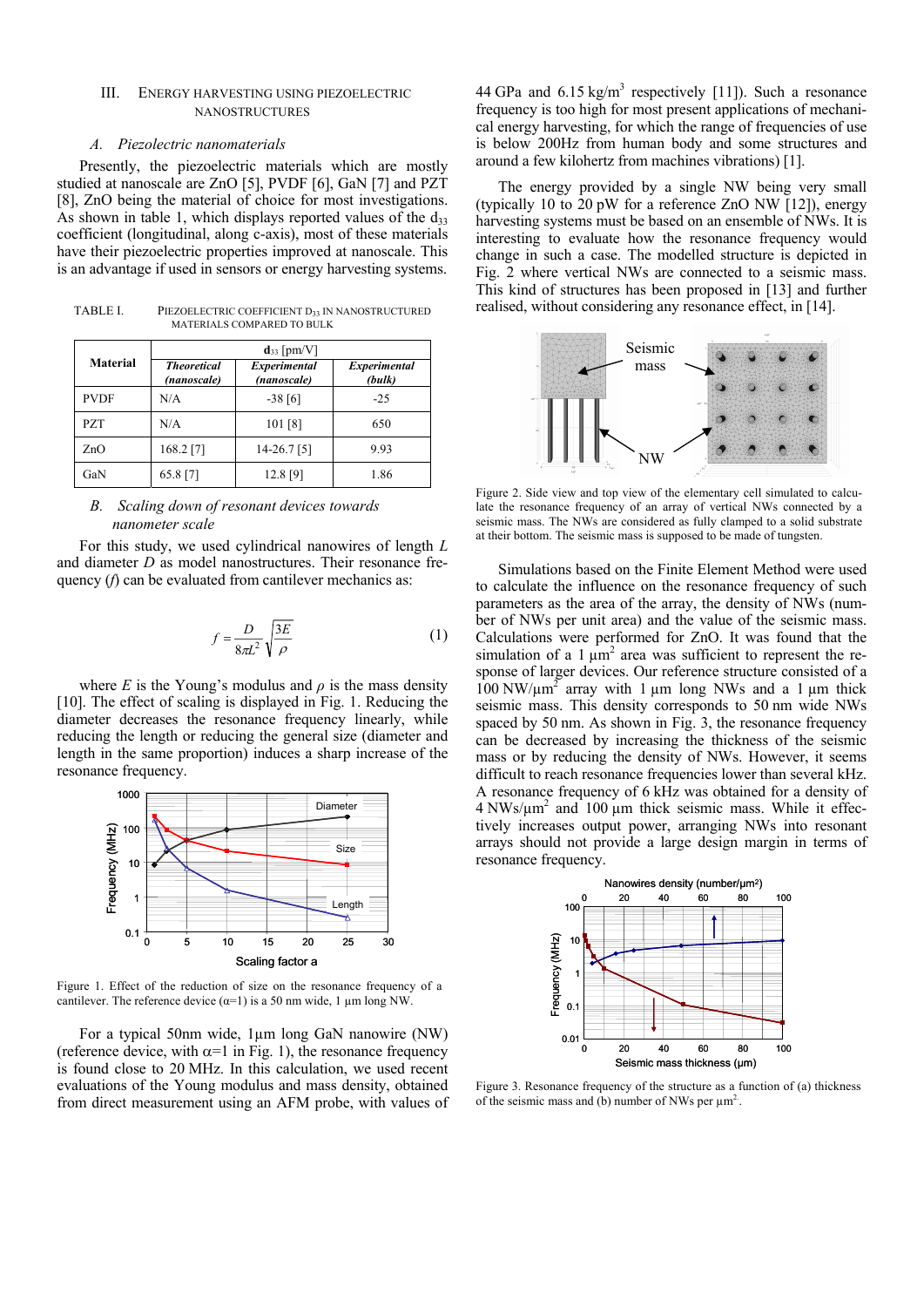The general conclusion from these simulations is that the resonance frequency would remain high. Resonance-based modes are not the most appropriate at low frequency. A better approach consists in considering real-time deformations, as considered in next section.

# *C. Scaling rules for non resonant nanostructures*

In this section, we will develop scaling rules for non resonant nanobeams, based on classical mechanics. We deliberately neglect non linear effects in this first approach, in order to derive simple analytical expressions. Our reference device is a 50 nm wide and 1  $\mu$ m long ZnO NW. The scaling factor  $\alpha$  was applied to the diameter, to the length or to both diameter and length (this case will be referred to as a change in size). In the following, we consider single clamped nanowires under bending conditions. In such conditions, the potential is mainly driven by the axial deformation associated to this bending, due to the respective values of the different piezoelectric coefficients.



Figure 4. Effect of the size scaling down of a cantilever in terms of axial strain, axial deformation and stiffness under fixed force (80nN).

Fig. 4 shows the influence of size scaling on axial strain, axial deformation and stiffness. Stiffness, which depends on Young's modulus and geometrical parameters, is linearly decreasing as size decreases, allowing much larger strains to be reached under fixed force. This is directly beneficial to the piezoelectric potential. The associated deformation does not increase as quickly as the force is applied to a shorter beam. The main conclusion is that a smaller force is sufficient to produce a given voltage.

To evaluate the efficiency of the mechanical to electrical energy conversion of a non resonant structure, let us consider the energy variation between two, strained and unstrained, states. The mechanical energy *W* stored in strained state can be expressed as:

$$
W = \frac{1}{2} E S^2 V \tag{2}
$$

where *S* is the strain and *V* the volume [\[8\]](#page-3-0). The electrical energy generated in the piezoelectric material when deformed can be defined as:

$$
E_c = \frac{1}{2} E^2 \frac{d_{33}^2 S^2}{\varepsilon} V \tag{3}
$$

where  $\varepsilon$  is the dielectric constant. The efficiency of energy conversion (electromechanical coupling factor) can be deduced from these two equations as

$$
k^2 = \frac{E_c}{W} = E \frac{d_{33}^2}{\varepsilon} \tag{4}
$$

which is independent of geometrical factors. Equation (3) was used to study scaling properties of the power density for a mechanical harvesting device integrating ZnO NWs. The active area was fixed to  $1 \text{ cm}^2$  and the overall basis thickness to 500 µm plus the length of the NWs. A homogeneous distribution of NWs was considered, with a distance equal to their diameter. For comparison with present MEMS devices, we assumed 50 mechanical deformations (not necessarily periodic) per second. The results are displayed in Fig. 5.



Figure 5. Power density of a mechanical energy harvesting device based on vertically integrated ZnO NWs. Effect of diameter and size scaling down (main graph) and of length scaling down (inset), with a constant force equal to 10nN or 1nN, respectively.

Nanowires size and diameter downscaling results in power density increase. The theoretical value for the smallest device  $(4W/cm<sup>3</sup>$  for  $\alpha=1$ ) is comparable to that of present MEMS devices, while requiring a much smaller force (10 nN is sufficient here). The corresponding power, which reaches 2 mW for one square centimetre, becomes compatible with the power needed to feed future autonomous systems. Increasing the length of the NWs also increases power density (in this case a smaller force of 1 nN was considered to remain in the small deformations regime). It should be noted that scaling down is also beneficial to reduce the overall weight.

## *D. Materials comparison for non resonant harvesting*

Based on (4), table 2 compares typical parameters reported in the literature for some piezoelectric nanostructures, assuming that *ε* keeps its bulk value as a first approximation. This table shows that ZnO present the best efficiency for energy conversion. Several energy harvesting devices integrating piezoelectric nanostructures working at low frequency (<10Hz) have been reported. Vertically grown ZnO NWs have been integrated reporting up to  $2.7 \text{mW/cm}^3$  [\[14\],](#page-3-0) laterally integrated ZnO NWs reporting  $2V@11mW/cm^3$  [\[19\]](#page-3-0). Very recently PZT nanoribbons have been integrated laterally on a polymer and